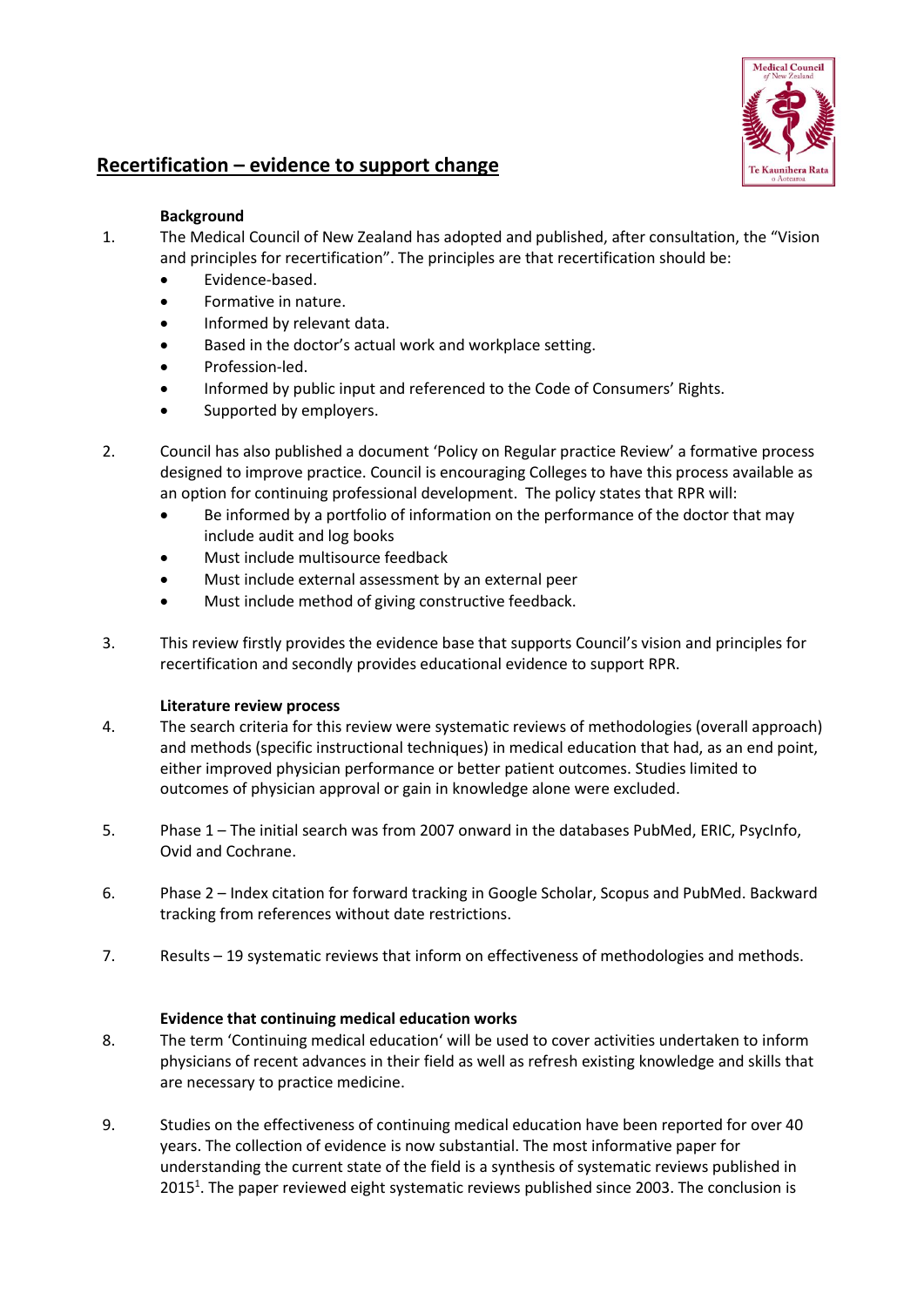that CME is effective in improving physician knowledge and skills. The methodologies that are most effective are those that are interactive, use multiple methods, involve multiple exposures and are focused on topics considered relevant to the learner. As the authors stated, there are now 39 systematic reviews on effectiveness of CME and the methods of delivery.

#### **Evidence for overarching educational structure**

10. Davis and Galbraith reviewed 105 papers for evidence of both short- term (<30 days) and longterm (> 30 days) gains in physician practice performance<sup>2</sup>. Over 70% of the papers reported a positive result. The papers facilitate the use of an evidence grading system for evidence of effectiveness of methodology; strong evidence exists for using multiple exposures, multiple instructional techniques and multi-media delivery. This data is presented in the table below:

| Table 1. Exposure and methods, % of papers |               |                  |                |  |  |  |  |  |
|--------------------------------------------|---------------|------------------|----------------|--|--|--|--|--|
|                                            | Met objective | Some improvement | No improvement |  |  |  |  |  |
| Single method                              | 9%            | 27%              | 64%            |  |  |  |  |  |
| Multiple methods                           | 62%           | 21%              | 17%            |  |  |  |  |  |
| Multiple exposures                         | 66%           | 4%               | 30%            |  |  |  |  |  |

- 11. They also found convincing evidence that single print media is ineffective. Similar results on effectiveness of delivery methods were found in a review of 136 papers and an additional 9 systematic review as well as a separate systematic review of 37 studies<sup>34</sup>. Interestingly, despite Problem Based Learning (PBL) holding such potential as a method, a review of 15 studies concluded no significant gain when compared to other delivery methods<sup>5</sup>. It can be surmised that abstract problems are not a valid substitute to the problems encountered in day-to-day practice.
- 12. Improvements in physician knowledge were greater than changes to performance, which was greater than improvements in patient outcomes in a review of 31 studies<sup>6</sup>. The authors also found that active methods, using combinations of methods, multiple exposures, longer contact time and smaller group sizes were important positive moderators. Smaller changes in patient outcomes than gains in knowledge were also found in a Cochrane review<sup>7</sup>.
- 13. A useful review of 13 papers on audience characteristics found that years of practice, age of physician, gender, race, practice setting made no difference to the response to an educational intervention<sup>8</sup>. The relevance of this finding is that no changes need to be made for audience characteristics.

# 14. **Evidence on which methods are most effective**

Several reviews focused on effectiveness of methods. Of these, the most important review by 1. Bloom informs on a range of delivery modalities and separates physician behaviour from patient outcomes<sup>9</sup>. The data for both outcomes is presented below: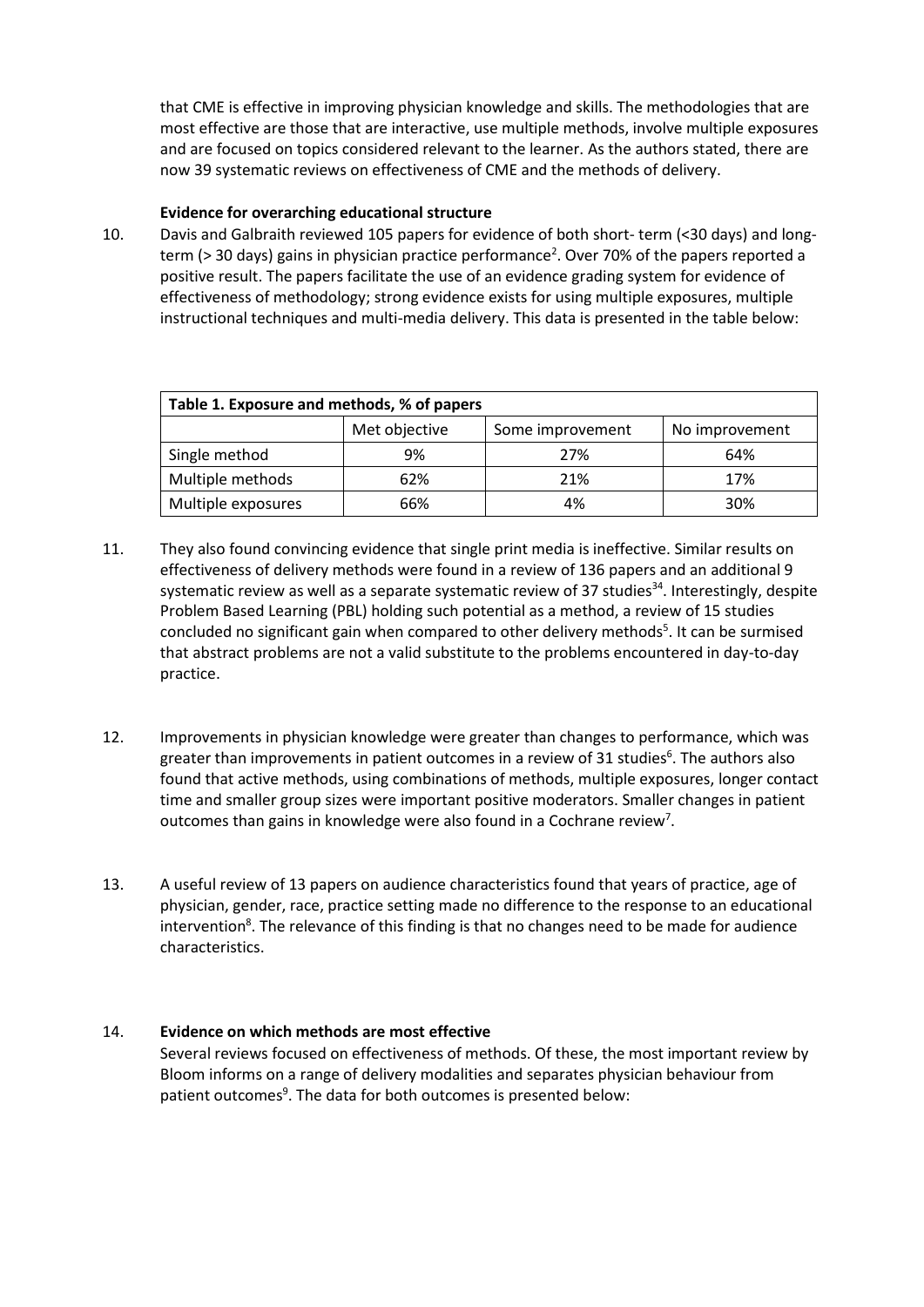| Table 2. Effect on care delivered,<br>% of papers                              | High | Moderate | Low | <b>None</b> | <b>Number</b> |
|--------------------------------------------------------------------------------|------|----------|-----|-------------|---------------|
| Academic detailing (face-to-face<br>education by pharmacists etc)              | 100% |          |     |             | 6             |
| Reminders                                                                      | 35%  | 46%      | 19% |             | 26            |
| Interactive education                                                          | 29%  | 35%      | 24% | 12%         | 17            |
| Audit with feedback on<br>difference between actual and<br>optimal performance | 26%  | 48%      | 17% | 9%          | 23            |
| Didactic programs                                                              |      | 15%      | 35% | 50%         | 20            |
| <b>Opinion leaders</b>                                                         |      | 33%      | 45% | 22%         | 9             |
| Guidelines                                                                     |      | 60%      | 40% |             | 5             |
| Information only                                                               |      | 15%      | 23% | 62%         | 13            |

| Table 3. Effect on health<br>outcomes, numbers of papers, %                    |      |                 |     |             |               |
|--------------------------------------------------------------------------------|------|-----------------|-----|-------------|---------------|
| of papers                                                                      | High | <b>Moderate</b> | Low | <b>None</b> | <b>Number</b> |
| Didactic programs                                                              |      |                 |     | 100%        | 4             |
| Interactive education                                                          |      | 43%             | 16% | 43%         | 7             |
| Audit with feedback on difference<br>between actual and optimal<br>performance |      | 50%             | 30% | 20%         | 10            |
| Academic detailing (face-to-face<br>education by pharmacists etc)              | 17%  | 66%             | 17% |             | 6             |
| <b>Opinion leaders</b>                                                         | 100% |                 |     |             |               |
| Reminders                                                                      | 22%  | 44%             | 22% | 11          | 9             |
| Guidelines                                                                     |      | 100%            |     |             | 1             |
| Information only                                                               |      |                 | 33% | 66%         | 3             |

15. By ranking the data, the most effective delivery methods are academic detailing, reminders and interactive education. Audit with feedback has moderate effects. Didactic programs, guidelines, opinion leaders and isolated information have little effect.

# **Evidence for effectiveness of audit**

16. Audit remains a commonly used tool in continuing professional development programs. There are features that increase the effectiveness of audit. A Cochrane review was undertaken on 104 studies into effectiveness of audit on both physician performance as well as patient outcomes<sup>10</sup>. Modest gains were found overall, but better outcomes occurred when the baseline performance of the physician was poor. Feedback would appear to be a key factor in improving the educational outcome of audit. For optimal effect, feedback should be delivered by a supervisor or senior colleague, delivered multiple times using multiple formats and offers instruction with both goals and action plans.

## **Evidence for multisource feedback**

17. Multisource feedback, similarly to audit, appears to function better when feedback is judiciously provided. A review of 16 studies into workplace-based assessment concluded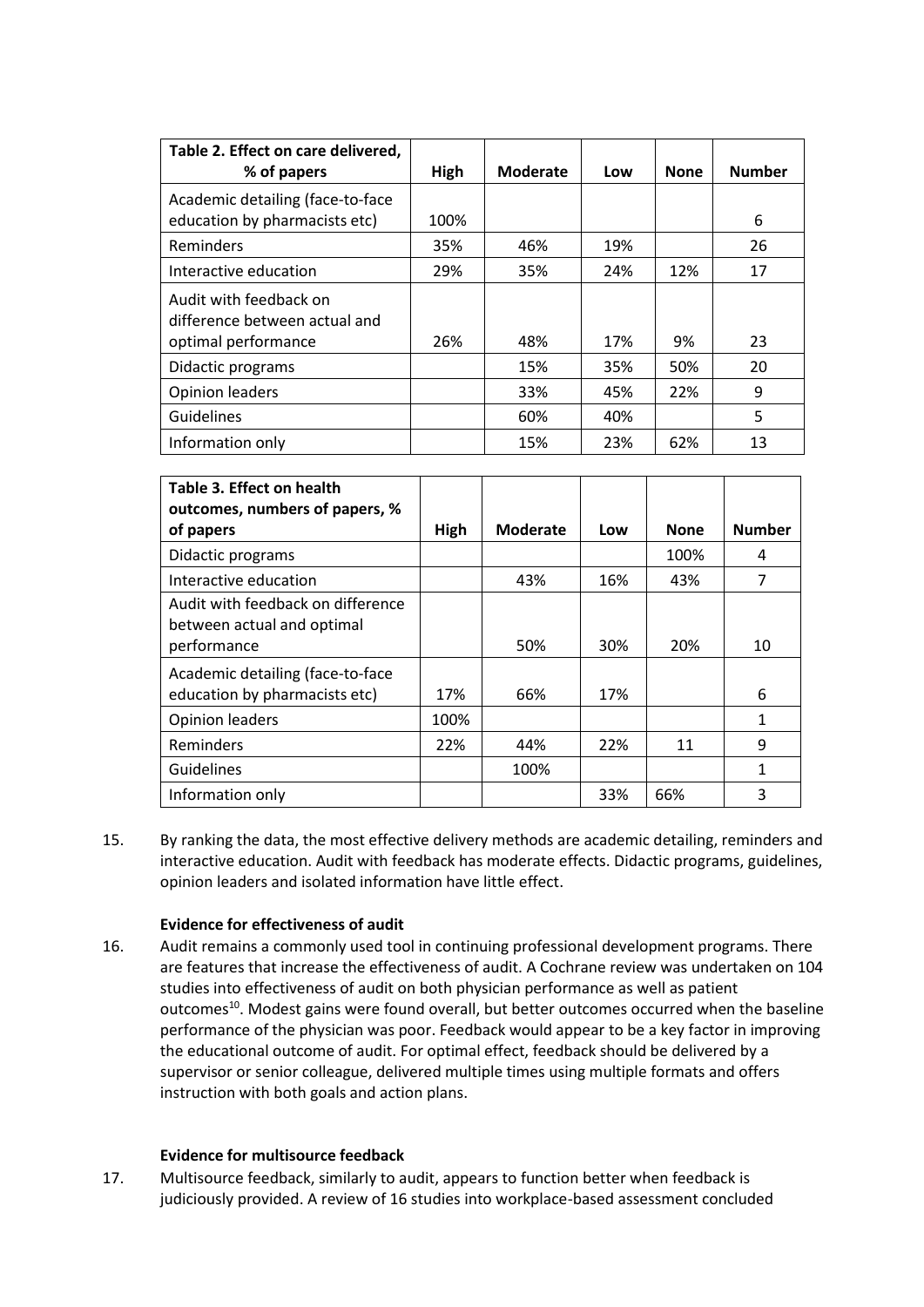"…multisource feedback can lead to performance improvement, although individual factors, the context of the feedback, and the presence of facilitation have a profound effect on the response"<sup>11</sup>. A further review of 15 papers on the impact of feedback on workplace-based assessment also found that well implemented feedback was influential in increasing effectiveness of this modality $^{12}$ .

#### **Evidence for education occurring at the place of work**

18. Academic outreach visits (trained facilitators visiting the workplace of the doctor) have historically been utilised mainly as a method of improving prescribing practice. A Cochrane review of 69 studies revealed that such visits are effective in changing physician performance with modest results<sup>13</sup>. Prescribing changes would appear to reliably improve but other facets of practice have more variable results. Physician peers rather than non-physician peers are advantageous.

## **Learning that reflects individual practitioner needs**

19. The most effective teaching reflects practice needs. A study of 23 research papers into teaching evidence based medicine found that learning on real world problems resulted in a greater depth of education<sup>14</sup>. Teaching that is relevant to real world practice has the capability to improve skills, knowledge, attitudes and behaviours whereas standalone teaching that is not based on practice improves knowledge only.

## **Observation of practice**

20. Observation of practice remains a cornerstone of medical training and increasingly in revalidation, relicensure and recertification programs. A review of 39 papers was undertaken on tools to assess observation of single patient encounters<sup>15</sup>. They concluded that while tools such as the mini-CEx has demonstrable validity and reliability, there are no systematic reviews that inform on the educational value.

#### **Learning information technology**

21. Information technology (clinical decision support, electronic health records etc) in primary care has been shown to improve several parameters of practice<sup>16</sup>. Such interventions have been shown to improve physician-patient communication, facilitate safe and rational prescribing and improve some patient outcomes. Computer generated reminders and computer-generated feedback made improvements in physicians performance in a review of 12 studies on interventions to improve treatment of hypertension $^{17}$ .

# **The importance of feedback**

22. Feedback, defined as any clinical summary of clinical performance over a specified period of time, features as a variable that predicts the effectiveness of many earning modalities. A review of factors that increase effectiveness was reported in a systematic review of 41 studies<sup>18</sup>. Over 70% of the studies showed beneficial effect of feedback on performance. The source and the duration of feedback are both important. Feedback from professional groups or administrative groups had greater effect than from academic groups. The duration was also positively associated with effectiveness. Contrary to commonly held belief, involvement in the design of the feedback process was not associated with better effectiveness. Comparison with local statistical norms or guidelines did not have a significant effect. A scoping review of 650 research papers on feedback added different insights<sup>19</sup>. The review found that praise improved knowledge and skills but criticism did not. Yet feedback needs to clearly describe deficiencies too for it to be effective. Similar to other studies, feedback that is both immediate and longitudinal is more effective. Individual rather than group feedback increases effectiveness.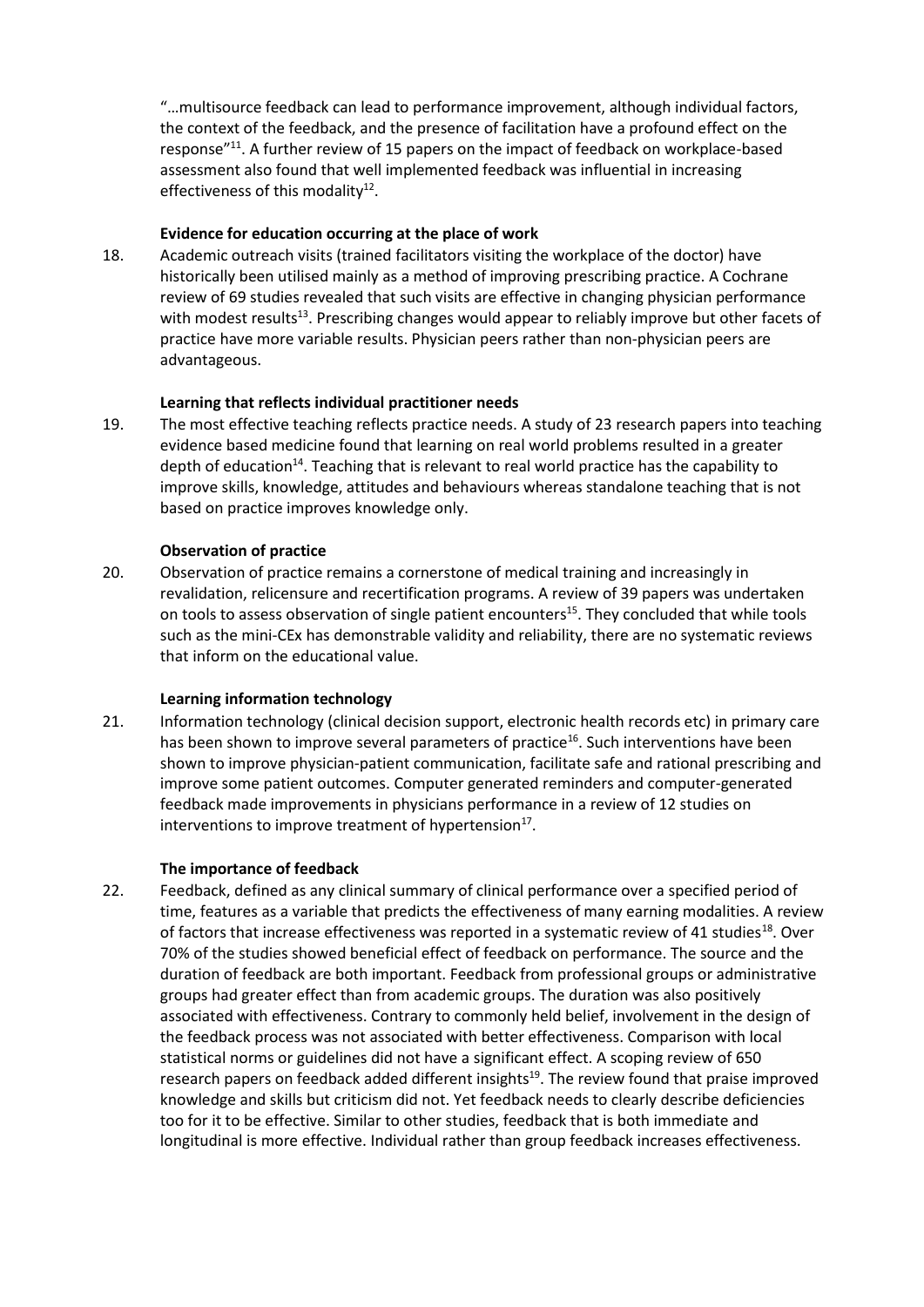# **Limitations**

- 23. The review sought to find only systematic reviews. As much as such reviews provide a robust picture of the state of evidence, they can miss important evidence from individual papers or small groups of reported research that has not been subject to systematic review. There may be good research to support the use of modalities that have not featured in systematic reviews.
- 24. The outcome of educational meetings has had conflicting conclusions in the evidence. Part of the uncertainty is due to the varied nature of such meetings and the difficulty of combining outcome data. Historically the evidence for effectiveness of didactic meetings has supported the notion that such meetings are ineffective. Further research has revealed some effectiveness. While both purely didactic and purely interactive meetings have low impact, the combination of didactic and interactive have greater impact.
- 25. Of the methods discussed above, observation of consultations has the least evidence regarding effectiveness of education and quality improvement for vocationally registered practitioners. It is also one of the least studied methods and it may well be that there is insufficient research on feedback of observed consultations to give a firmer view of its usefulness as part of continuing professional development. There is considerable face validity to observation of consultations used in this way as it is commonly used in undergraduate and post-graduate training with demonstrable reliability.

## **Conclusions**

 $\overline{a}$ 

- 26. The recommendation that Colleges offer RPR as an optional part of continuing professional development has basis in educational evidence of effectiveness. The Malatest independent evaluations of Inpractice for doctors who do not have or are not working towards vocational registration (available on the MCNZ website [here\)](https://www.mcnz.org.nz/news-and-publications/the-evaluation-of-rpr/) indicate that RPR is considered effective, useful and acceptable by the majority of involved doctors.
- 27. Care must be taken to avoid a 'straight-jacket' position where only modalities with this level of evidence are used. Innovation and feasibility must also be considered as important factors when designing programmes of continuing professional development. The information provided in this review should inform, not dictate progress.

Literature review competed July 2017

<sup>1</sup> Cervero RM, Gaines JK. The impact of CME on physician performance and patient health outcomes: an updated synthesis of systematic reviews. J Contin Educ HealthProf. 2015 Spring;35(2):131-8.

<sup>2</sup> Davis D, Galbraith R; American College of Chest Physicians Health and Science Policy Committee.. Continuing medical education effect on practice performance: effectiveness of continuing medical education: American College of Chest Physicians Evidence-Based Educational Guidelines. Chest. 2009 Mar;135(3 Suppl):42S-48S.

<sup>3</sup> Marinopoulos SS, Dorman T, Ratanawongsa N, Wilson LM, Ashar BH, Magaziner JL, Miller RG, Thomas PA, Prokopowicz GP, Qayyum R, Bass EB. Effectiveness of continuing medical education. Evid Rep Technol Assess (Full Rep). 2007. Jan;(149):1-69.

<sup>4</sup> Mazmanian PE, Davis DA, Galbraith R; American College of Chest Physicians Health and Science Policy Committee.Continuing medical education effect on clinical outcomes: effectiveness of continuing medical education: American College of Chest Physicians Evidence-Based Educational Guidelines. Chest. 2009 Mar;135(3 Suppl):49S-55S.

<sup>5</sup> Al-Azri H, Ratnapalan S. Problem-based learning in continuing medical education: review of randomized controlled trials. Can Fam Physician. 2014. Feb;60(2):157-65. Review.